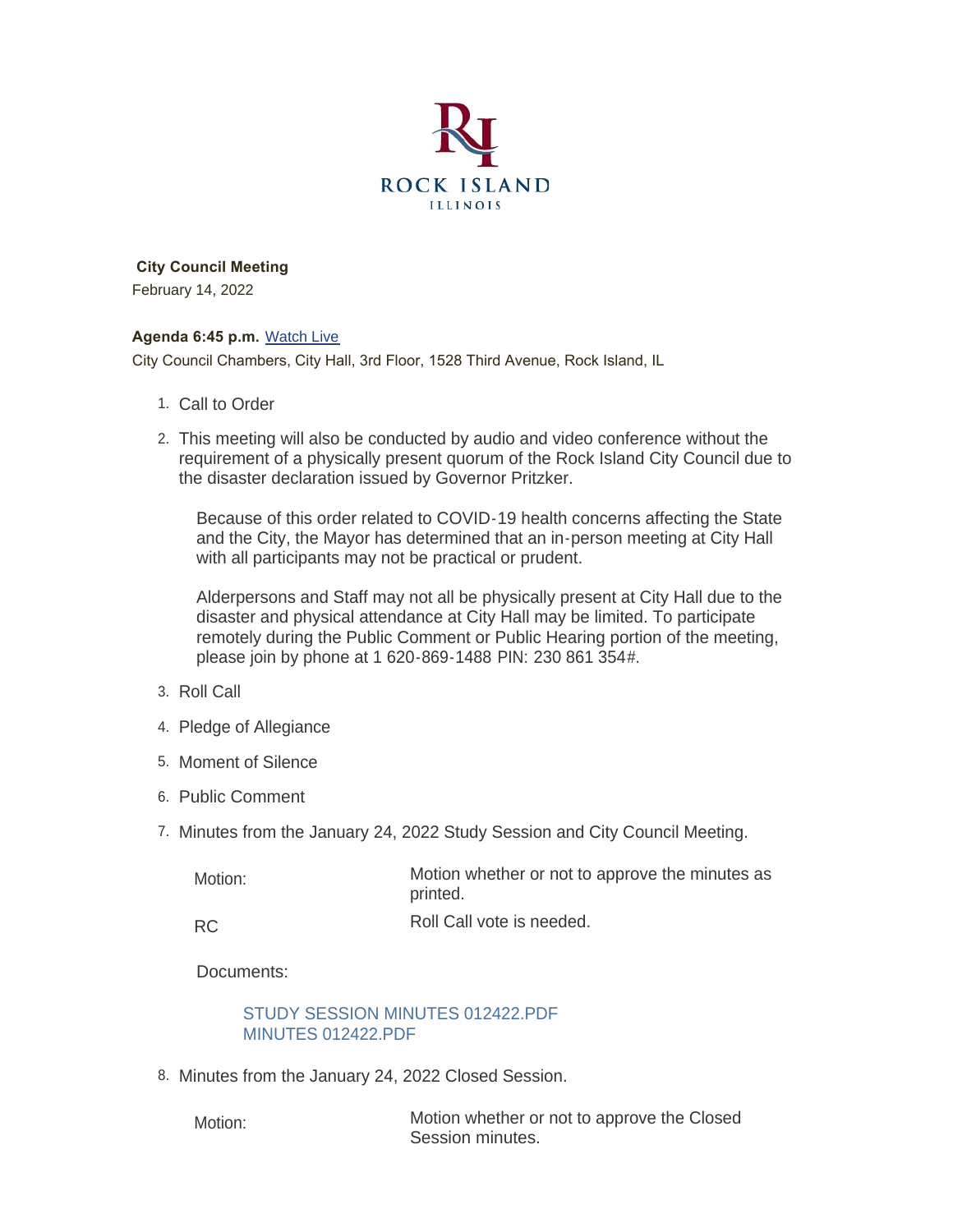- 9. Update Rock Island
- 10. Mayor Thoms will close the regular meeting and open a Public Hearing on a request from Khalid Grewal, Essentials Plus for a waiver of the signature requirement to secure a Liquor License at 3015 18th Avenue.

Mayor Thoms will close the Public Hearing, reconvene the regular meeting, and entertain a motion.

Motion whether or not to recommend to the Mayor/Liquor Commissioner to waive the signature requirement as requested and approve the liquor license. Motion:

RC

Roll Call vote is needed.

Documents:

### [MAYORS OFFICE - ESSENTIALS PLUS LIQUOR LICENSE REQUEST](https://www.rigov.org/AgendaCenter/ViewFile/Item/5294?fileID=7424)  HEARING.PDF

11. Special Ordinance regarding installation of a 3-way stop sign at the intersection on 41st Streets at its intersection with 20th Avenue and 22nd Avenue. (Second Reading)

| Motion:   | Motion whether or not to pass the ordinance. |
|-----------|----------------------------------------------|
| <b>RC</b> | Roll Call vote is needed.                    |

Documents:

# [PW - TRAFFIC ENGINEERING COMMITTEE 3 WAY STOP 2022-](https://www.rigov.org/AgendaCenter/ViewFile/Item/5296?fileID=7446) 015.PDF

12. Special Ordinance requesting removal of a handicapped parking space located at 2203 16th Street. (Second Reading)

| Motion: | Motion whether or not to pass the ordinance. |
|---------|----------------------------------------------|
|---------|----------------------------------------------|

RC

Documents:

# [PW - TRAFFIC ENGINEERING COMMITTEE REQUEST ORDINANCE](https://www.rigov.org/AgendaCenter/ViewFile/Item/5297?fileID=7445)  2022-016.PDF

Roll Call vote is needed.

- Claims 13.
	- a. Report from the Human Resources Department regarding payment in the amount of \$16,295.74 to David G. Morrison, City Attorney, for services rendered during the month of January, 2022.

RC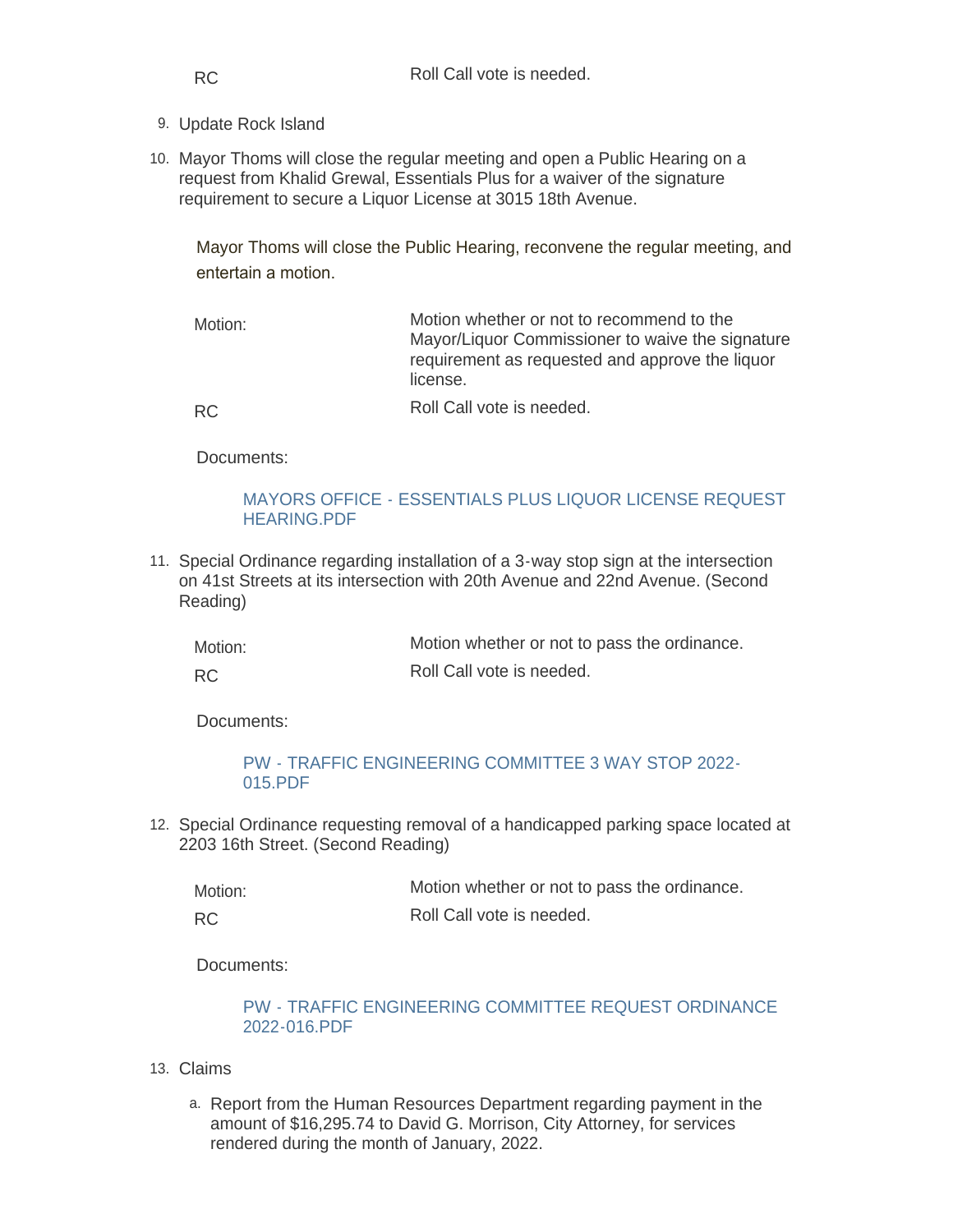## CLAIMS - HR - ATTORNEY FFFS 0122 PDF

b. Report from the Public Works Department regarding payment #1, #2, and Final in the amount of \$119,320.74 to Precision Pavement Markings, Inc. of Pingree Grove, IL for the 2021 Pavement Marking Program, Project 2749.

Documents:

#### [CLAIMS - PW - PRECISION PAVEMENT 2022-021.PDF](https://www.rigov.org/AgendaCenter/ViewFile/Item/5309?fileID=7441)

c. Report from the Public Works Department regarding payment #3, #4, and #5 in the amount of \$161,337.05 to Greenspace Associates of Davenport, IA for the 2021/2022 Sod Replacement Program, Project 2141.

RC

Roll Call vote is needed.

Documents:

#### CLAIMS - PW - GREENSPACE 2022-030 PDE

d. Report from the Public Works Department regarding payment in the amount of \$66,252.33 to McClintock Trucking & Excavating, Inc., of Silvis, IL for the Water Service and Sanitary Lateral Repair Program, Project Numbers 2526 and 2564.

Documents:

#### [CLAIMS - PW - MCCLINTOCK PAYMENT 2022-023.PDF](https://www.rigov.org/AgendaCenter/ViewFile/Item/5310?fileID=7440)

e. Report from the Public Works Department regarding #4 and Final payment in the amount of \$230,733.60 to Langman Construction, Inc. of Rock Island, IL for the Blackhawk Hills Drive and River Heights Reconstruction Project 2815.

Documents:

#### [CLAIMS - PW - LANGMAN 2022-025.PDF](https://www.rigov.org/AgendaCenter/ViewFile/Item/5308?fileID=7438)

f. Report from the Public Works Department regarding payment in the amount of \$17,738.42 to Valley Construction Co. of Rock Island, IL for an emergency water main repair on 3rd Avenue and 19th Street.

Motion:

Motion whether or not to approve claim items d through f.

RC

Roll Call vote is needed.

Documents: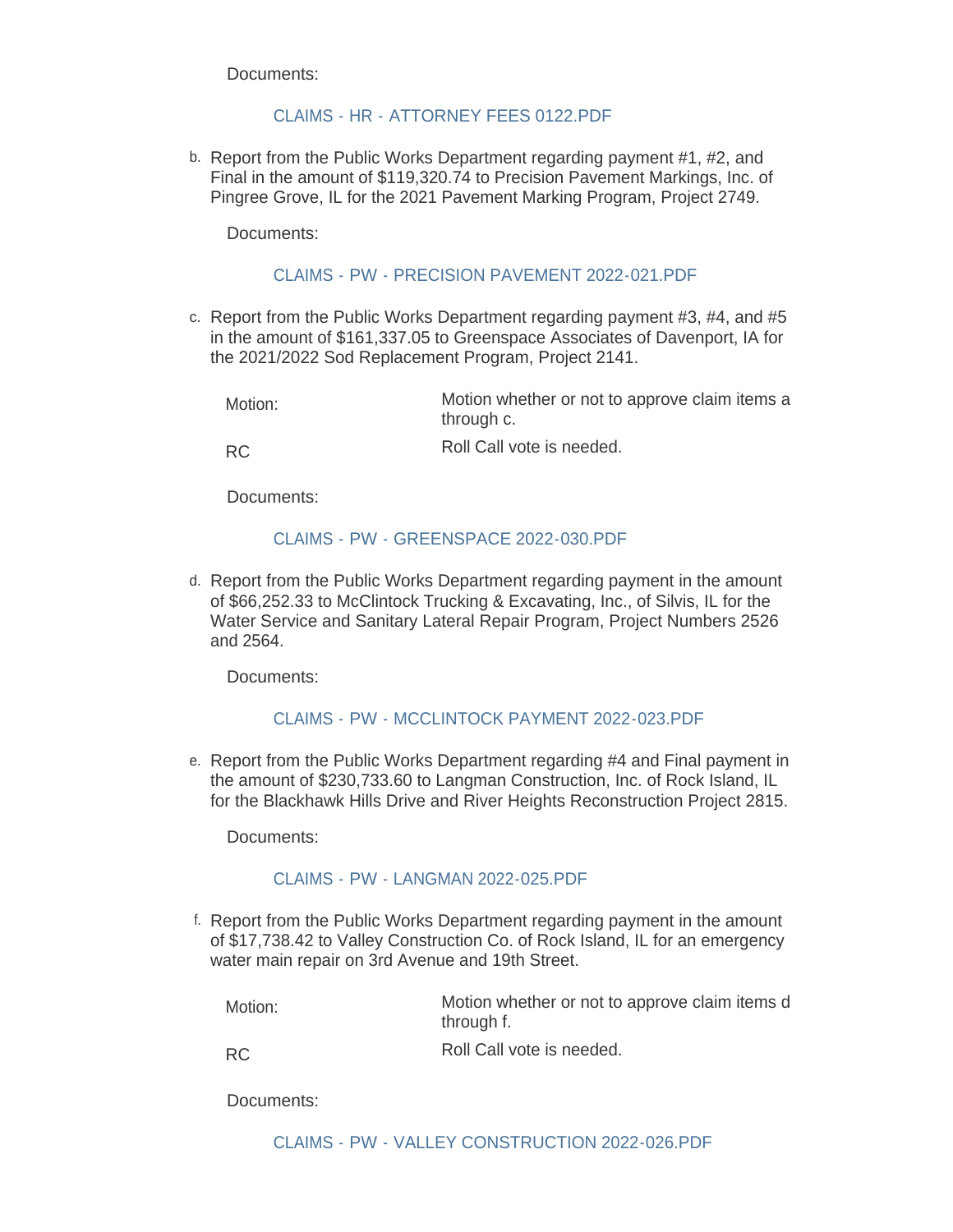Claims for the week of January 14, 2022 through January 20, 2022 in the amount 14. of \$441,052.06; week of January 21, 2022 through January 27, 2022 in the amount of \$739,414.45; the week of January 28, 2022 through February 3, 2022 in the amount of \$1,161,049.33; and payroll for the weeks of January 10, 2022 through January 28, 2022 in the amount of \$1,548,716.63.

Motion whether or not to allow the claims and payroll. Motion:

RC

Roll Call vote is needed.

Documents:

[AP CHECK REGISTER 011422.PDF](https://www.rigov.org/AgendaCenter/ViewFile/Item/5299?fileID=7429) [AP CHECK REGISTER 012122.PDF](https://www.rigov.org/AgendaCenter/ViewFile/Item/5299?fileID=7430) [AP CHECK REGISTER 012822.PDF](https://www.rigov.org/AgendaCenter/ViewFile/Item/5299?fileID=7431) [PAYROLL EXPENSE POSTING REPORT 012822.PDF](https://www.rigov.org/AgendaCenter/ViewFile/Item/5299?fileID=7428)

15. Report from the Public Works Department regarding bids for the purchase of 160,000 paper yard waste bags for the 2022 Leaf Pickup Program, recommending that all bids be rejected and the order be placed through Grainger, Inc. of Lake Forest, IL in the amount of \$79,040.00.

Motion whether or not to approve the purchase as recommended. Roll Call vote is needed. Motion:

RC

Documents:

### [PW - LEAF BAG PURCHASE 2022-031.PDF](https://www.rigov.org/AgendaCenter/ViewFile/Item/5307?fileID=7437)

16. Report from the Public Works Department recommending a contract be awarded to CDM Smith, Inc. of Chicago, IL in the amount of \$175,985.00 for maintenance repairs on the storage domes at the Water Treatment Plant.

Motion whether or not to approve the contract and authorize the Interim City Manager to execute the documents. Motion:

Roll Call vote is needed. RC

Documents:

### [PW - CONTRACT CDM SMITH WATER STORAGE DOMES.PDF](https://www.rigov.org/AgendaCenter/ViewFile/Item/5313?fileID=7444)

17. Report from the Human Resources Department regarding a one-year contract extension for labor counsel legal services with Pappas and O'Connor of Rock Island, IL.

Motion whether or not to approve the one-year contract extension as recommended; and authorize the Interim City Manager to execute the contract. Motion: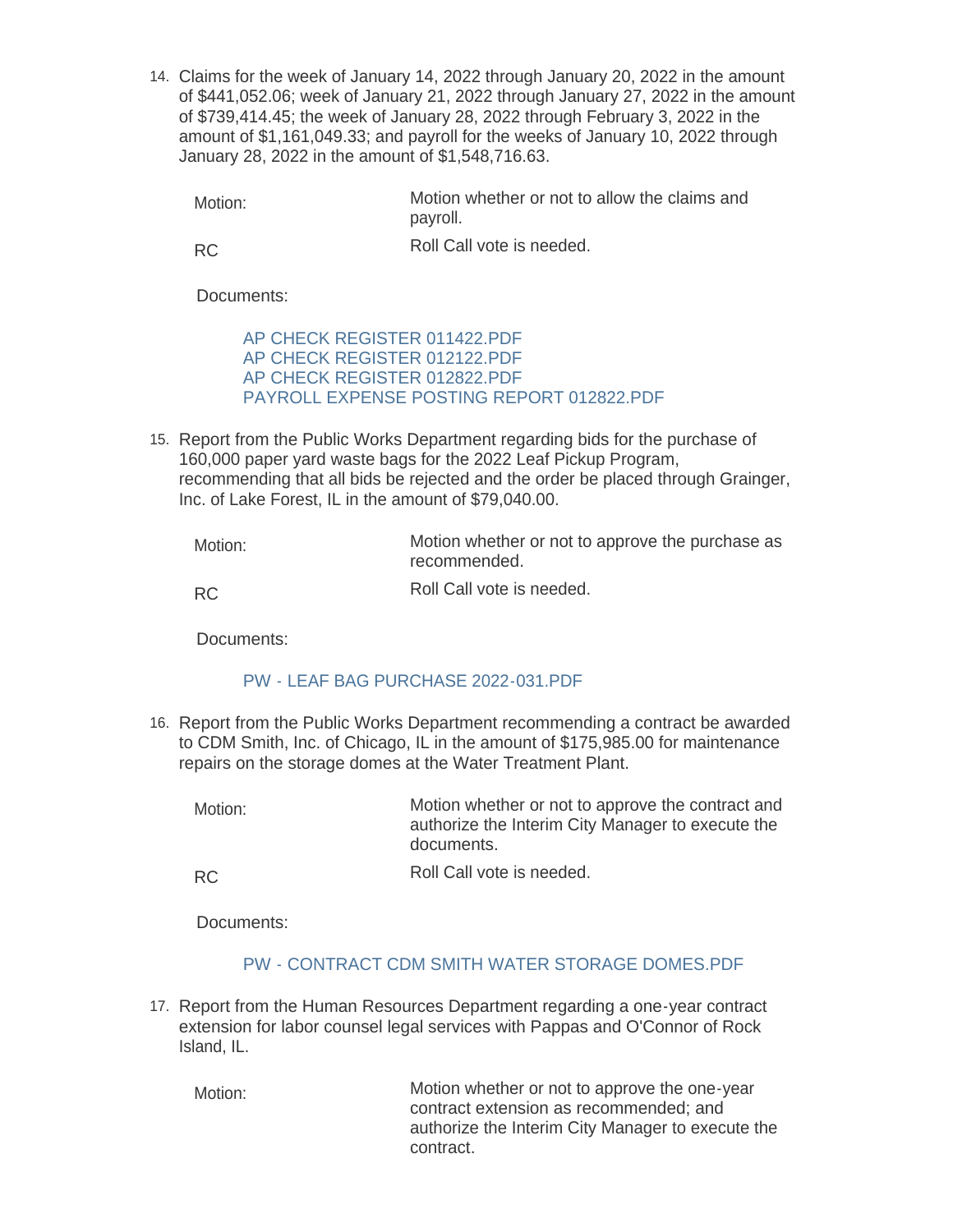### [HR - CONTRACT LEGAL SERVICES PAPPAS OCONNOR.PDF](https://www.rigov.org/AgendaCenter/ViewFile/Item/5304?fileID=7449)

18. Report from the Public Works Department regarding an amendment to the Motor Fuel Tax Resolution with the Illinois Department of Transportation appropriating \$794,127.30 of Motor Fuel Tax funds for street maintenance in 2021.

Motion whether or not to adopt the resolution as recommended. Motion:

Roll Call vote is needed. RC

Documents:

### [PW - MOTOR FUEL TAX RESOLUTION 2022-028.PDF](https://www.rigov.org/AgendaCenter/ViewFile/Item/5315?fileID=7448)

19. Report from the Public Works Department regarding items be declared as surplus and that permission be given to dispose of the surplus item in a manner that will be advantageous to the City.

| Motion: | Motion whether or not to approve the request as<br>recommended. |
|---------|-----------------------------------------------------------------|
| RC.     | Roll Call vote is needed.                                       |

Roll Call vote is needed.

Documents:

### [PW - SURPLUS REQUEST 2022-020.PDF](https://www.rigov.org/AgendaCenter/ViewFile/Item/5314?fileID=7447)

20. Report from the Community & Economic Development Department regarding a request to declare the Blackhawk Statue at Watchtower Plaza surplus property, and that it be donated to Blackhawk Bank & Trust.

| Motion: | Motion whether or not to approve the request as<br>recommended with the requirement that<br>Blackhawk Bank & Trust install a plaque<br>acknowledging the City of Rock Island's donation. |
|---------|------------------------------------------------------------------------------------------------------------------------------------------------------------------------------------------|
| RC.     | Roll Call vote is needed.                                                                                                                                                                |

Documents:

### [CED - BLACKHAWK STATUE SURPLUS.PDF](https://www.rigov.org/AgendaCenter/ViewFile/Item/5320?fileID=7452)

21. Report from the Finance Department regarding a budget adjustment for the Community and Economic Development Department to increase revenues and expenditures by \$127,878.03 in the Community/Economic Development Fund (207) for the Homestead Rehabilitation Program.

Motion:

Motion whether or not to approve the budget adjustment as recommended.

RC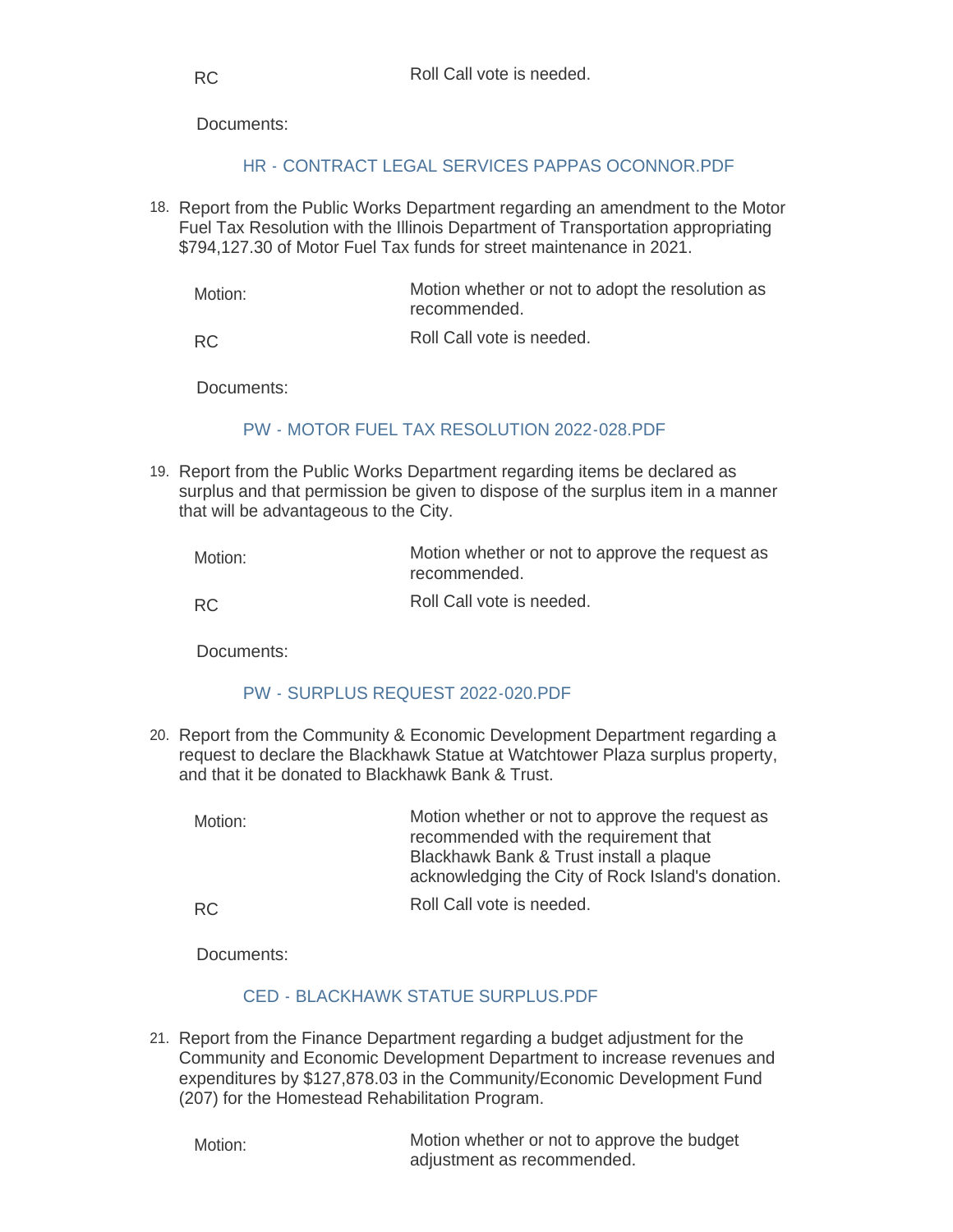# [FINANCE - CED BUDGET ADJUSTMENT IHDA.PDF](https://www.rigov.org/AgendaCenter/ViewFile/Item/5301?fileID=7433)

22. Report from the Finance Department regarding a budget adjustment for the Community and Economic Development Department in the amount of \$422,436.12 related to HUD CDBG Funds.

Motion whether or not to approve the budget adjustment as recommended. Motion:

Roll Call vote is needed. RC

Documents:

# [FINANCE - CED BUDGET ADJUSTMENT HUD.PDF](https://www.rigov.org/AgendaCenter/ViewFile/Item/5302?fileID=7434)

23. Report from the Finance Department regarding a budget adjustment for the Parks Department increasing the Parks Department revenue by \$75,000.00 and expenses by \$1,328,249.78 (Parks Fund 555) for the Highland Springs Clubhouse.

| Motion:   | Motion whether or not to approve the budget<br>adjustment as recommended. |
|-----------|---------------------------------------------------------------------------|
| <b>RC</b> | Roll Call vote is needed.                                                 |

Documents:

### [FINANCE - PARKS BUDGET ADJUSTMENT.PDF](https://www.rigov.org/AgendaCenter/ViewFile/Item/5300?fileID=7432)

Report from the Finance Department regarding a budget adjustment for the 24. Library Fund (Fund 251) in the amount of \$44,705.38 for a comprehensive audiovideo project at the new Watts-Midtown Library.

| Motion: | Motion whether or not to approve the budget |
|---------|---------------------------------------------|
|         | adjustment as recommended.                  |

Roll Call vote is needed. RC

Documents:

### [FINANCE - LIBRARY BUDGET ADJUSTMENT.PDF](https://www.rigov.org/AgendaCenter/ViewFile/Item/5318?fileID=7450)

25. Report from the Community & Economic Development Department regarding the National Park Service African American Heritage Grant.

| Motion: | Motion whether or not approve option 1, 2, or 3 as<br>indicated in the memo. |
|---------|------------------------------------------------------------------------------|
| RC      | Roll Call vote is needed.                                                    |

RC